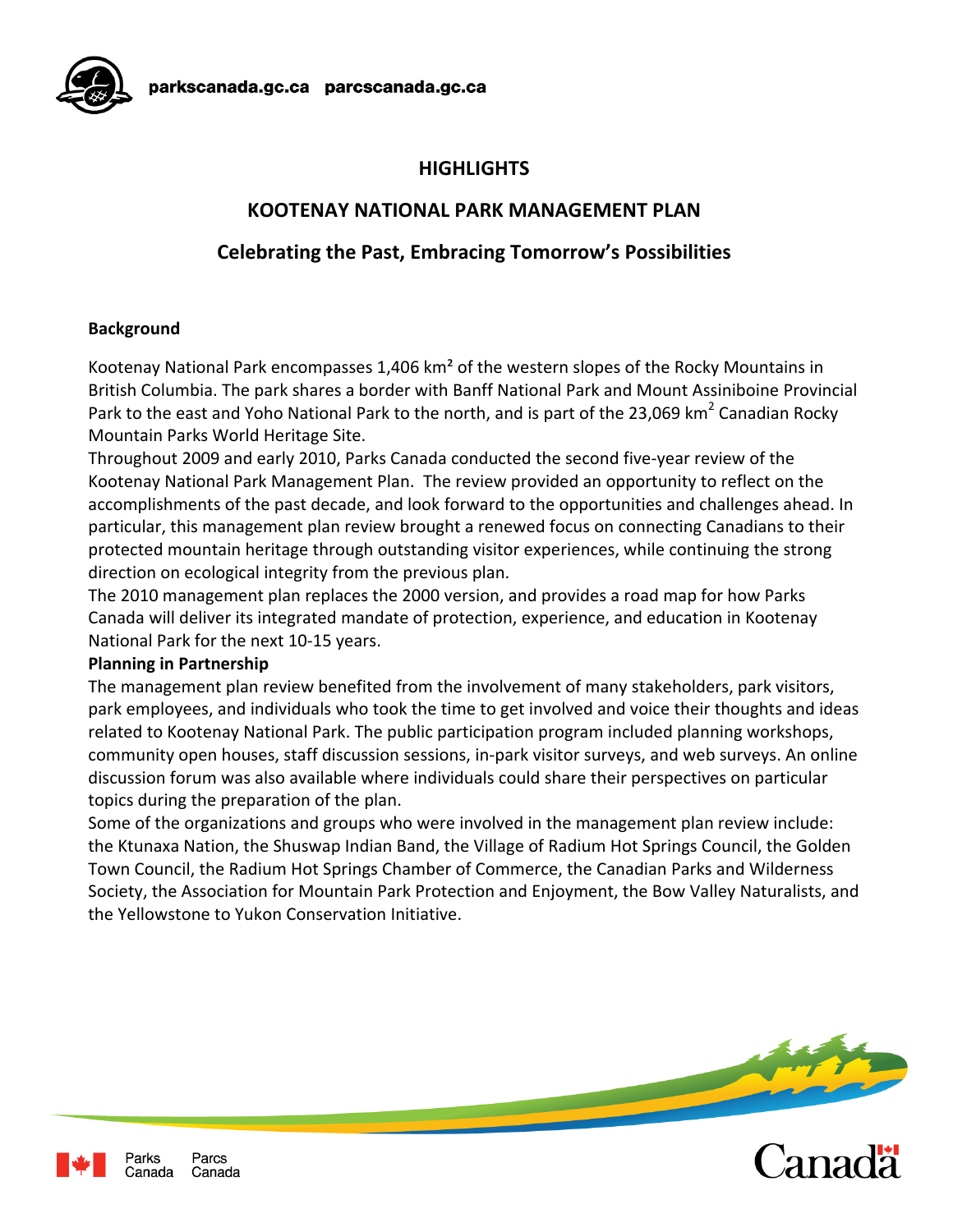

### **PROTECTION**

Current Situation:

- Kootenay National Park protects a diverse mountain landscape ranging from glacier‐capped mountains on the Continental Divide, to semi‐arid open forest grassland on the edge of the Columbia Valley. The Vermilion River and part of the Kootenay River follow broad, wide valleys through the park.
- Fire plays an important role as a natural ecosystem disturbance in Kootenay, particularly in the montane ecoregion. In 2003 the Tokumm – Verendrye wildfire burned 17,409 hectares of forest in the northern part of the park.
- Highway 93 South bisects the park and is used by park visitors and a growing number of commuters travelling between the Columbia Valley and the Bow Valley and southern Alberta. Wildlife mortality due to vehicle collisions is a primary concern.

#### Key Achievements:

- Recent prescribed fires in the Kootenay Valley have begun to show a positive impact on park ecosystems. These fires have restored important wildlife habitat and established fuel breaks designed to contain wildfires within park boundaries.
- Over the last 15 years, Parks Canada has been working with partners to restore increasingly rare open forest and grassland ecosystems in the Columbia Valley. The Redstreak Restoration Project has used forest thinning followed by frequent low-intensity prescribed fires to reverse the impact of decades of fire suppression and forest in‐growth. Bighorn sheep and other grassland‐dependent species are benefitting from this work.
- Research conducted into wildlife mortality along Highway 93 South has identified mortality hotspots and potential mitigation options. A complete mitigation plan for the highway has been prepared.
- A recent inventory of culverts along park roadways found that the majority were blocking or partially blocking fish movement. Recent funding has helped identify which culvert repairs would reap the greatest benefits for fish and other aquatic species in the park.

### Action Plan:

• Wildlife mortality will be reduced using innovative measures such as roadway design, highway fencing, crossing structures and reduced speed zones. Awareness will be built of the potential impacts of roads on natural ecosystems, encouraging support for efforts to reduce wildlife mortality on the highway,

banadä<sup>r</sup>

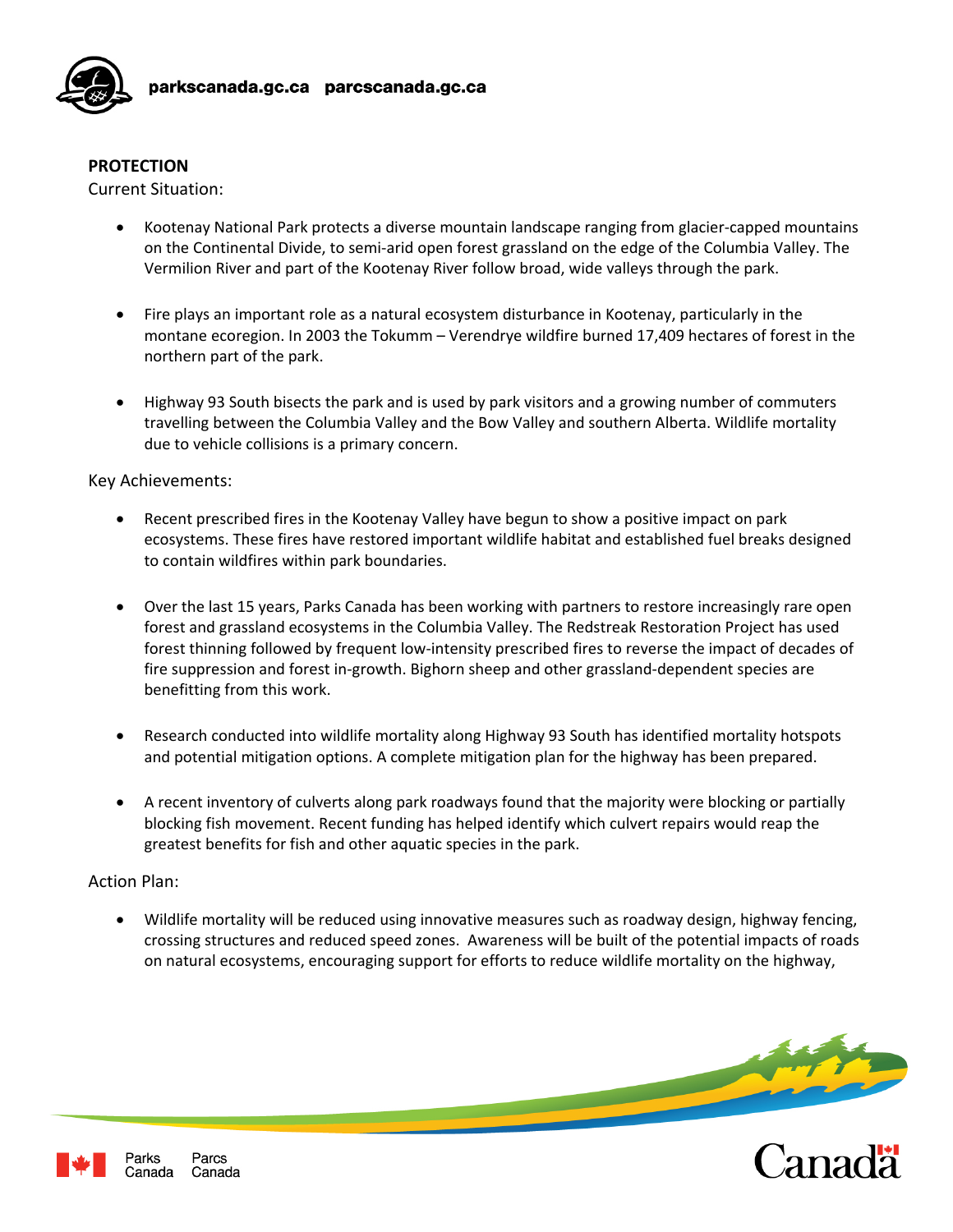

and inviting travelers to make a brief stop at a revitalized day use area that explains how visitors can help.

- Work will continue on the Redstreak Restoration Project, including a prescribed burn on Redstreak Mountain to restore habitat connectivity, and continued monitoring of bighorn sheep response to restoration work.
- Repairs and restoration will be conducted on priority culverts to improve aquatic connectivity.

#### **VISITOR EXPERIENCE**

Current Situation:

- Over the past decade visitation to Kootenay has fluctuated between approximately 390,000 and 455,000 visitors annually. Popular visitor attractions include the Radium hot pools, Marble Canyon and the Paint Pots day use areas, and hiking trails such as Stanley Glacier and Floe Lake. The Rockwall provides a classic day and multi‐day backpacking opportunity.
- Although visitor satisfaction is generally very high, it is recognized that many of the park facilities are in poor condition. The sense of arrival and welcome is poor.

Key Achievements:

- The Marble Canyon trail was rehabilitated after the destructive wildfires of 2003, and re‐opened to the public in late 2007.
- Improvements to the Redstreak Campground are currently underway to provide more serviced sites capable of accommodating larger recreational vehicles.
- The Redstreak Restoration Trail was developed to provide a new learning experience near the Redstreak Campground focused on the restoration of open forest grassland ecosystems.

Action Plan:

- A stronger connection with visitors will be encouraged by facilitating a variety of visit types based on their needs and expectations. A wide variety of 'ideal park experiences' will be developed through market research and focusing on the complete trip cycle including wishing, visiting and remembering.
- A major review will be conducted of facilities and visitor experience opportunities on Highway 93 South and an area plan prepared to guide the revitalization of this corridor. A primary focus of this

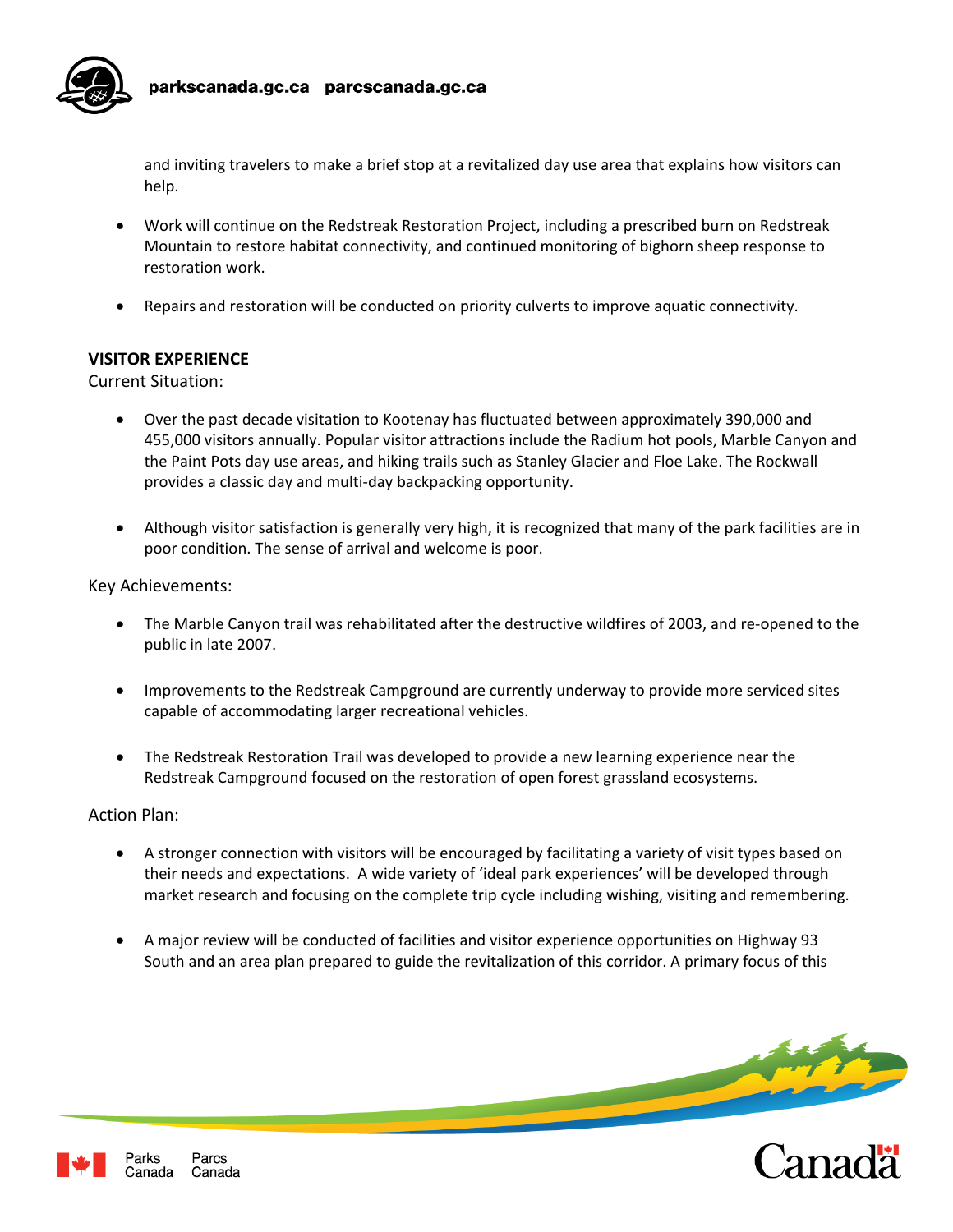

work will be on enhancing opportunities for visitors to connect to the park through a 'View from the Edge' or a 'Step into the Wild' experience.

- Parks Canada will develop a detailed area plan for the Radium Sinclair area in order to improve the sense of welcome and arrival to the park and the Canadian Rocky Mountain Parks World Heritage Site.
- Parks Canada will work with trail and river users to better understand their needs and expectations, and to determine what, if any improvements might be made to enhance the trail system and recreational paddling opportunities.

#### **EDUCATION AND OUTREACH**

Current situation:

- Parks Canada is an active partner in the Wild Voices for Kids program coordinated through the Columbia Basin Environmental Education Network, which delivers educational programming to schools in the Columbia Valley and provides funding for school groups to come to the park. The park website contains educational information on park programs such as the Redstreak Restoration Project and endangered species such as the American Badger.
- Parks Canada needs to make efforts to engage the large number of commuters travelling between Alberta and the Columbia Valley through the park who do not stop to connect with the park.

Key Achievements:

- Forest health communications have helped to raise awareness of the ecological role of fire, and increased awareness and understanding of prescribed burns in restoring wildlife habitat, managing Mountain Pine Beetle, and increasing facility protection and human safety.
- Extensive outreach and education efforts have profiled Parks Canada's efforts to restore open forest and grassland habitat with partners in the Rocky Mountain Trench, particularly with a focus on the Redstreak Restoration. Parks Canada's Teachers' Corner hosts curriculum‐based lesson plans on the endangered American Badger, a unique grassland carnivore.
- Parks Canada has worked closely with the local community and Friends of Kootenay to profile and celebrate the Rocky Mountain Bighorn Sheep herd whose home range at the south end of the park includes both park and provincial lands.